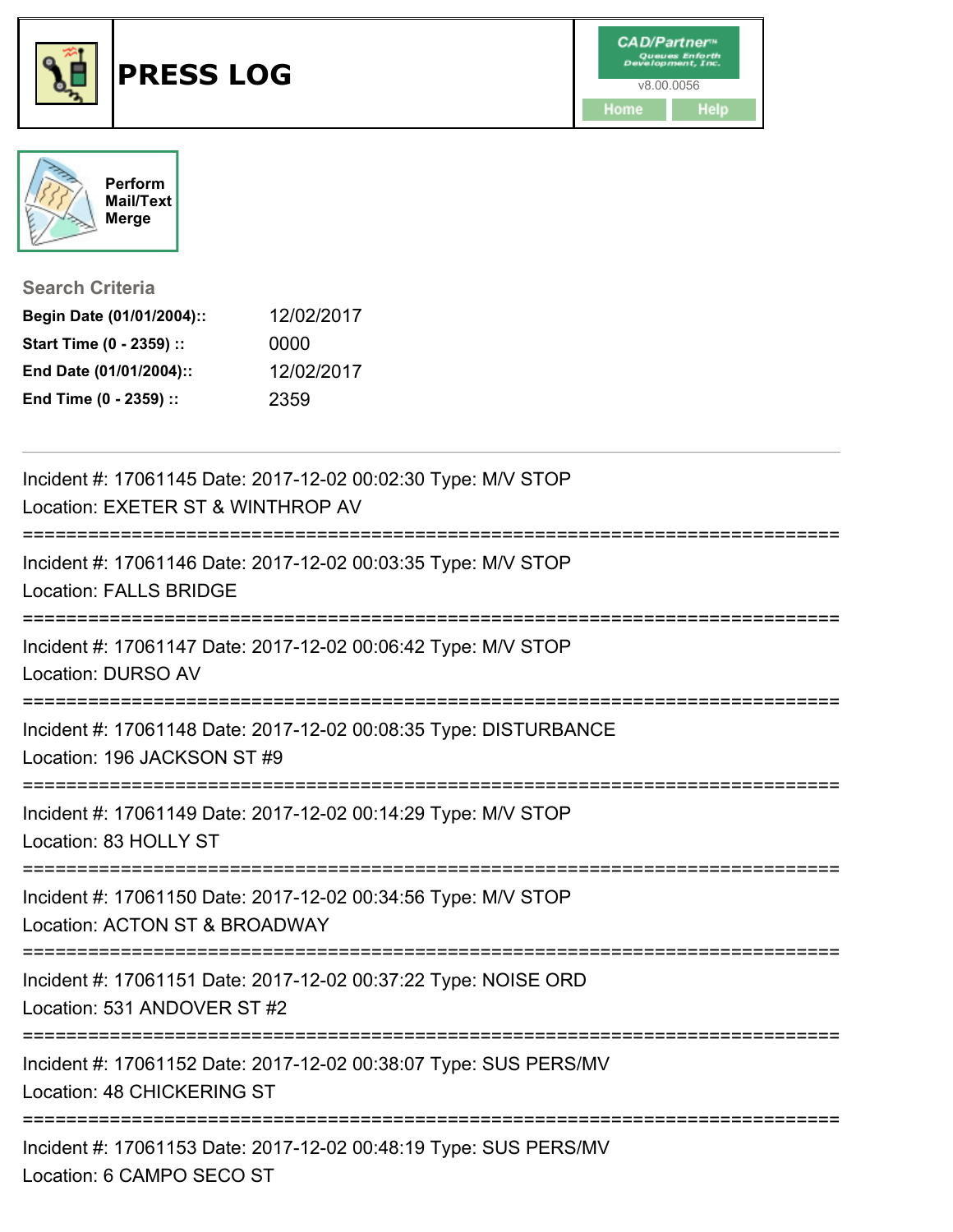| Incident #: 17061154 Date: 2017-12-02 00:55:49 Type: M/V STOP<br>Location: APPLETON ST & METHUEN ST   |
|-------------------------------------------------------------------------------------------------------|
| Incident #: 17061155 Date: 2017-12-02 01:15:54 Type: M/V STOP<br>Location: ESSEX ST & JACKSON ST      |
| Incident #: 17061156 Date: 2017-12-02 01:16:07 Type: SUS PERS/MV<br>Location: 121 BEACON AV           |
| Incident #: 17061157 Date: 2017-12-02 01:17:50 Type: M/V STOP<br>Location: AMESBURY ST & ESSEX ST     |
| Incident #: 17061158 Date: 2017-12-02 01:19:26 Type: SPECIAL CHECK<br>Location: 50 ISLAND ST          |
| Incident #: 17061159 Date: 2017-12-02 01:23:40 Type: M/V STOP<br>Location: 50 ISLAND ST               |
| Incident #: 17061160 Date: 2017-12-02 01:28:08 Type: M/V STOP<br>Location: FRANKLIN ST & LOWELL ST    |
| Incident #: 17061161 Date: 2017-12-02 01:28:28 Type: M/V STOP<br>Location: AMESBURY ST & METHUEN ST   |
| Incident #: 17061162 Date: 2017-12-02 01:31:46 Type: M/V STOP<br>Location: KENNETH ST & S BROADWAY    |
| Incident #: 17061165 Date: 2017-12-02 01:31:53 Type: M/V STOP<br>Location: BROADWAY & CROSS ST        |
| Incident #: 17061163 Date: 2017-12-02 01:33:48 Type: NOISE ORD<br>Location: 439 RIVERSIDE DR          |
| Incident #: 17061164 Date: 2017-12-02 01:34:26 Type: M/V STOP<br>Location: 102 ESSEX ST               |
| Incident #: 17061166 Date: 2017-12-02 01:36:54 Type: SUS PERS/MV<br>Location: COMMON ST & JACKSON ST  |
| Incident #: 17061167 Date: 2017-12-02 01:39:39 Type: M/V STOP<br>Location: HAVERHILL ST & LAWRENCE ST |

===========================================================================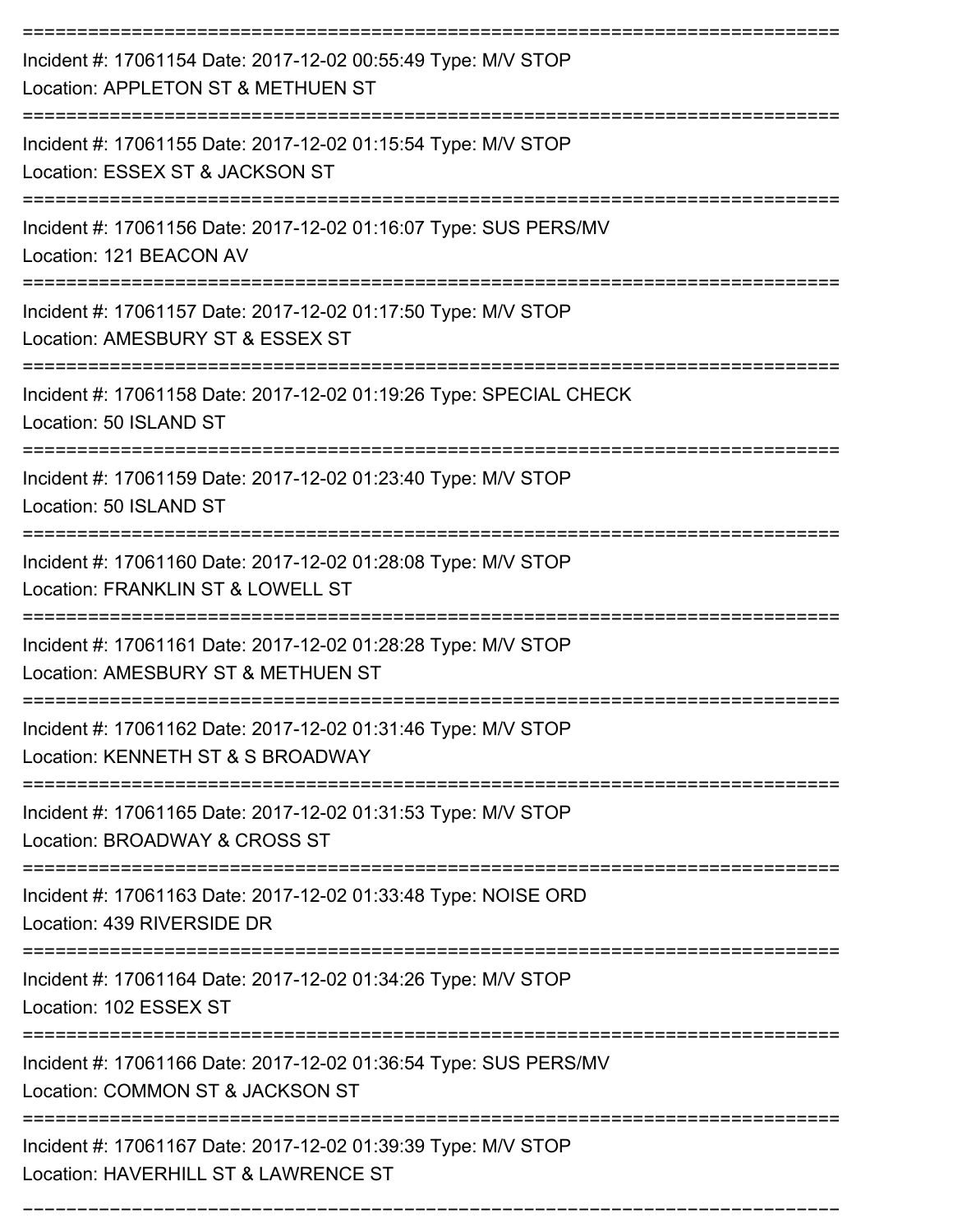| Incident #: 17061169 Date: 2017-12-02 01:44:42 Type: M/V STOP<br>Location: 121 ESSEX ST<br>Incident #: 17061170 Date: 2017-12-02 01:57:26 Type: KEEP PEACE<br>Location: 1 KINGSTON ST<br>Incident #: 17061171 Date: 2017-12-02 01:58:33 Type: KEEP PEACE<br>Location: 1 KINGSTON ST<br>Incident #: 17061172 Date: 2017-12-02 02:06:25 Type: DISTURBANCE<br><b>Location: 59 TENNEY ST</b><br>Incident #: 17061173 Date: 2017-12-02 02:08:13 Type: NOISE ORD<br>Location: 35 BENNINGTON ST FL 2<br>Incident #: 17061174 Date: 2017-12-02 02:09:22 Type: SUS PERS/MV<br>Location: 209 BAILEY ST<br>Incident #: 17061175 Date: 2017-12-02 02:17:41 Type: FIGHT<br>Location: SAM'S FOOD STORE / 389 BROADWAY<br>Incident #: 17061176 Date: 2017-12-02 02:18:24 Type: AUTO ACC/NO PI<br>Location: 2 LAWRENCE ST<br>Incident #: 17061177 Date: 2017-12-02 02:23:09 Type: MEDIC SUPPORT<br>Location: S UNION ST & SALEM ST<br>Incident #: 17061178 Date: 2017-12-02 02:35:50 Type: DISTURBANCE<br>Location: AMESBURY ST & METHUEN ST<br>Incident #: 17061179 Date: 2017-12-02 02:41:23 Type: M/V STOP<br>Location: AUBURN ST & HAMPSHIRE ST<br>Incident #: 17061180 Date: 2017-12-02 02:42:56 Type: M/V STOP<br>Location: BROADWAY & GREEN ST<br>Incident #: 17061181 Date: 2017-12-02 02:49:36 Type: SPECIAL CHECK<br>Location: 50 ISLAND ST | Incident #: 17061168 Date: 2017-12-02 01:43:42 Type: SPECIAL CHECK<br>Location: ALDER ST & JUNIPER ST |
|---------------------------------------------------------------------------------------------------------------------------------------------------------------------------------------------------------------------------------------------------------------------------------------------------------------------------------------------------------------------------------------------------------------------------------------------------------------------------------------------------------------------------------------------------------------------------------------------------------------------------------------------------------------------------------------------------------------------------------------------------------------------------------------------------------------------------------------------------------------------------------------------------------------------------------------------------------------------------------------------------------------------------------------------------------------------------------------------------------------------------------------------------------------------------------------------------------------------------------------------------------------------------------------------------------------------------------------|-------------------------------------------------------------------------------------------------------|
|                                                                                                                                                                                                                                                                                                                                                                                                                                                                                                                                                                                                                                                                                                                                                                                                                                                                                                                                                                                                                                                                                                                                                                                                                                                                                                                                       | =================================                                                                     |
|                                                                                                                                                                                                                                                                                                                                                                                                                                                                                                                                                                                                                                                                                                                                                                                                                                                                                                                                                                                                                                                                                                                                                                                                                                                                                                                                       |                                                                                                       |
|                                                                                                                                                                                                                                                                                                                                                                                                                                                                                                                                                                                                                                                                                                                                                                                                                                                                                                                                                                                                                                                                                                                                                                                                                                                                                                                                       |                                                                                                       |
|                                                                                                                                                                                                                                                                                                                                                                                                                                                                                                                                                                                                                                                                                                                                                                                                                                                                                                                                                                                                                                                                                                                                                                                                                                                                                                                                       |                                                                                                       |
|                                                                                                                                                                                                                                                                                                                                                                                                                                                                                                                                                                                                                                                                                                                                                                                                                                                                                                                                                                                                                                                                                                                                                                                                                                                                                                                                       |                                                                                                       |
|                                                                                                                                                                                                                                                                                                                                                                                                                                                                                                                                                                                                                                                                                                                                                                                                                                                                                                                                                                                                                                                                                                                                                                                                                                                                                                                                       |                                                                                                       |
|                                                                                                                                                                                                                                                                                                                                                                                                                                                                                                                                                                                                                                                                                                                                                                                                                                                                                                                                                                                                                                                                                                                                                                                                                                                                                                                                       |                                                                                                       |
|                                                                                                                                                                                                                                                                                                                                                                                                                                                                                                                                                                                                                                                                                                                                                                                                                                                                                                                                                                                                                                                                                                                                                                                                                                                                                                                                       |                                                                                                       |
|                                                                                                                                                                                                                                                                                                                                                                                                                                                                                                                                                                                                                                                                                                                                                                                                                                                                                                                                                                                                                                                                                                                                                                                                                                                                                                                                       |                                                                                                       |
|                                                                                                                                                                                                                                                                                                                                                                                                                                                                                                                                                                                                                                                                                                                                                                                                                                                                                                                                                                                                                                                                                                                                                                                                                                                                                                                                       |                                                                                                       |
|                                                                                                                                                                                                                                                                                                                                                                                                                                                                                                                                                                                                                                                                                                                                                                                                                                                                                                                                                                                                                                                                                                                                                                                                                                                                                                                                       |                                                                                                       |
|                                                                                                                                                                                                                                                                                                                                                                                                                                                                                                                                                                                                                                                                                                                                                                                                                                                                                                                                                                                                                                                                                                                                                                                                                                                                                                                                       |                                                                                                       |
|                                                                                                                                                                                                                                                                                                                                                                                                                                                                                                                                                                                                                                                                                                                                                                                                                                                                                                                                                                                                                                                                                                                                                                                                                                                                                                                                       |                                                                                                       |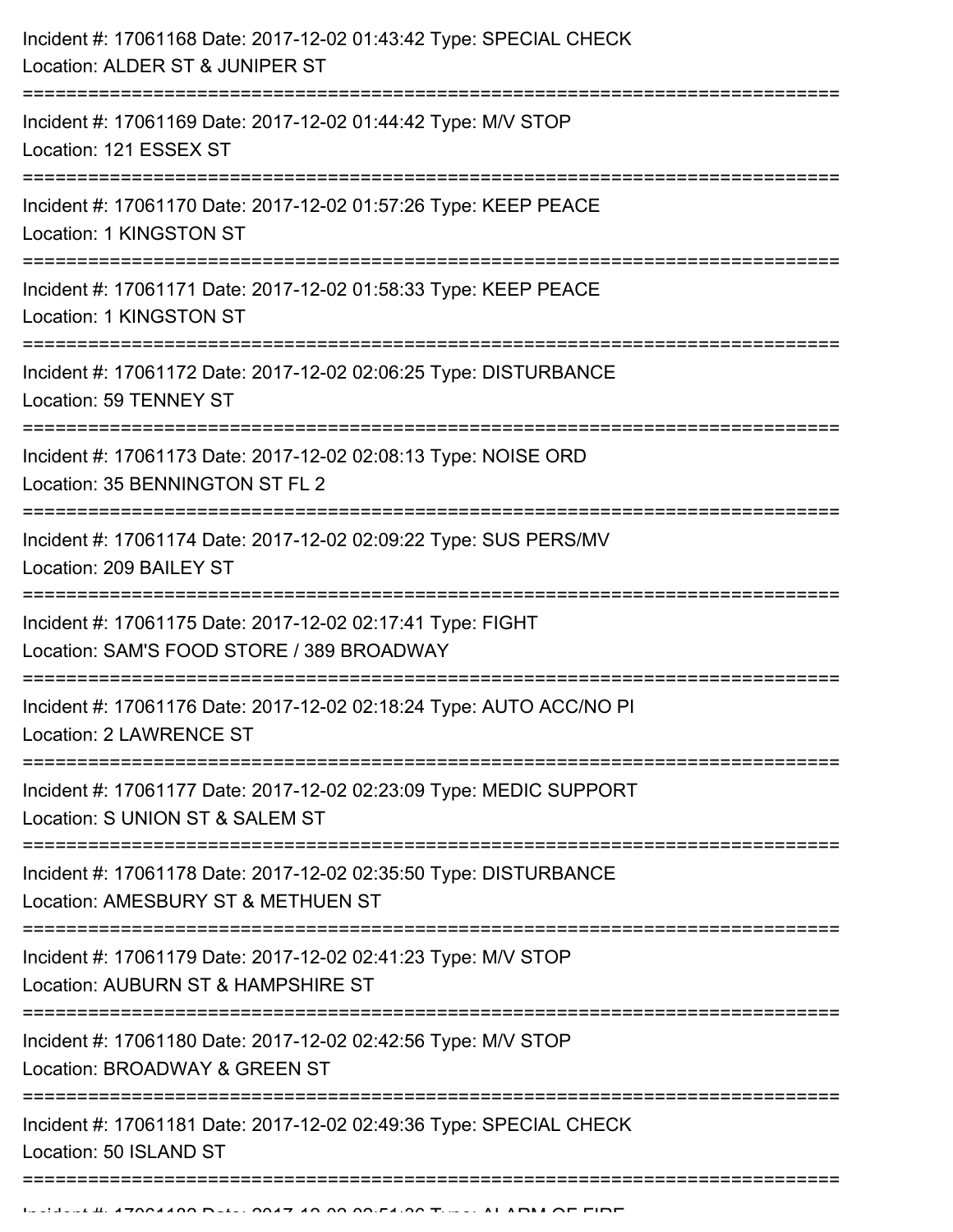Location: 169 HAVERHILL ST

| Incident #: 17061183 Date: 2017-12-02 02:54:17 Type: BUILDING CHK<br>Location: CVS PHARMACY / 266 BROADWAY<br>--------------------------- |
|-------------------------------------------------------------------------------------------------------------------------------------------|
| Incident #: 17061184 Date: 2017-12-02 02:59:17 Type: MEDIC SUPPORT<br>Location: ESSEX ST & LAWRENCE ST                                    |
| Incident #: 17061185 Date: 2017-12-02 03:16:41 Type: SUS PERS/MV<br>Location: ROLLINS ST & WILLIAM ST                                     |
| Incident #: 17061186 Date: 2017-12-02 03:25:33 Type: NOISE ORD<br>Location: 114 GARDEN ST #1                                              |
| Incident #: 17061187 Date: 2017-12-02 03:34:58 Type: M/V STOP<br>Location: ESSEX ST & JACKSON ST                                          |
| Incident #: 17061188 Date: 2017-12-02 03:38:37 Type: DOMESTIC/PROG<br>Location: 36 EAST LAURAL #11-5                                      |
| Incident #: 17061189 Date: 2017-12-02 03:41:57 Type: THREATS<br><b>Location: 82 ARLINGTON ST</b>                                          |
| Incident #: 17061190 Date: 2017-12-02 03:51:47 Type: MEDIC SUPPORT<br>Location: 8 GREEN ST #2                                             |
| Incident #: 17061191 Date: 2017-12-02 03:52:46 Type: ALARM/BURG<br>Location: CRC HEALTH / 10 EMBANKMENT RD                                |
| Incident #: 17061192 Date: 2017-12-02 04:03:30 Type: NOISE ORD<br>Location: 113 GARDEN ST                                                 |
| Incident #: 17061193 Date: 2017-12-02 04:06:53 Type: M/V STOP<br>Location: ARLINGTON ST & WILLOW ST                                       |
| Incident #: 17061194 Date: 2017-12-02 04:09:33 Type: M/V STOP<br>Location: HAMPSHIRE ST & VALLEY ST                                       |
| Incident #: 17061195 Date: 2017-12-02 04:13:40 Type: NOISE ORD<br>Location: 202 BAILEY ST                                                 |
| Incident #: 17061196 Date: 2017-12-02 04:15:57 Type: M/V STOP                                                                             |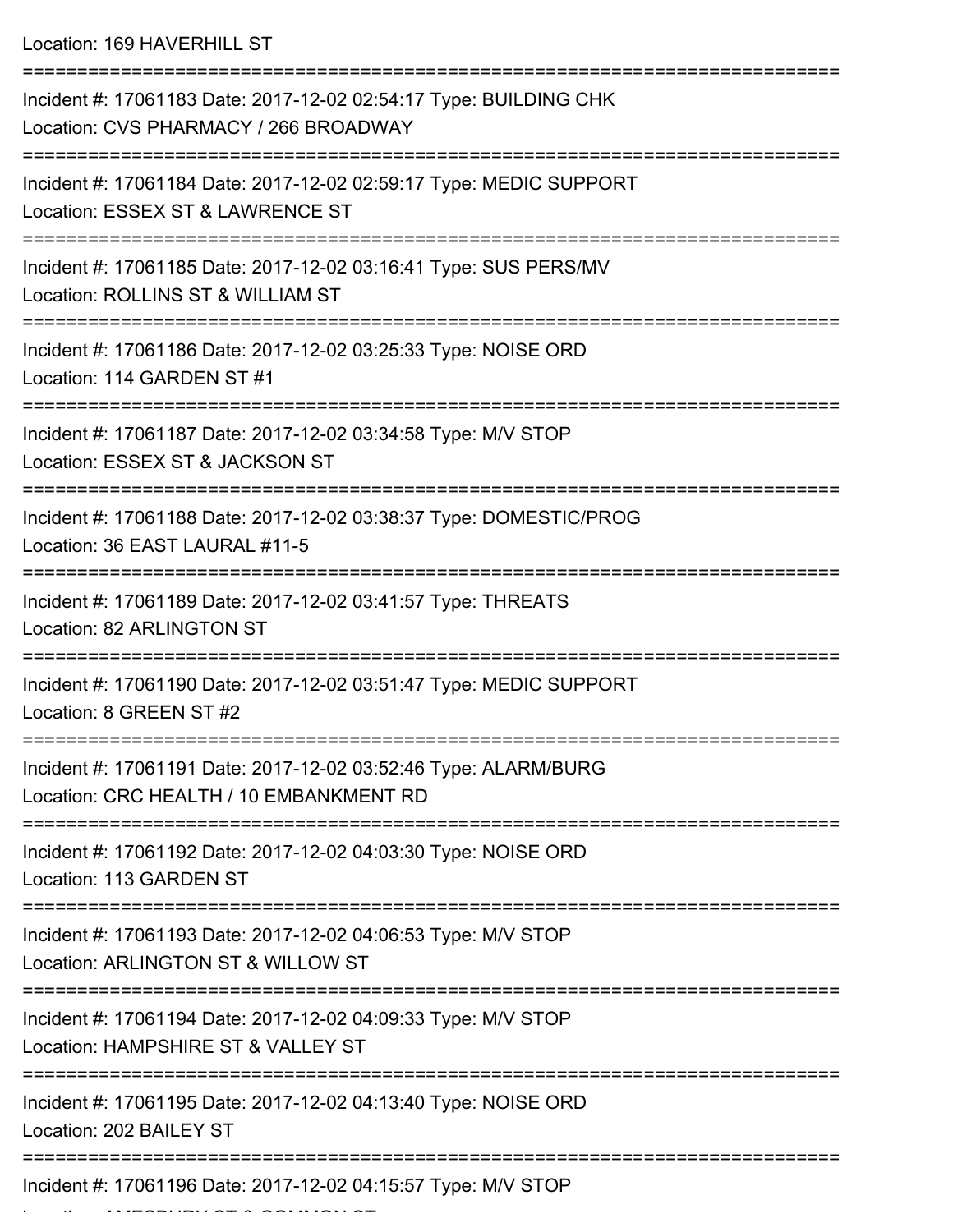| Incident #: 17061197 Date: 2017-12-02 05:38:55 Type: DISTURBANCE<br>Location: 82 ARLINGTON ST                                 |
|-------------------------------------------------------------------------------------------------------------------------------|
| Incident #: 17061198 Date: 2017-12-02 05:40:38 Type: ALARM/BURG<br>Location: LEAHY SCHOOL / 100 ERVING AV                     |
| Incident #: 17061199 Date: 2017-12-02 06:00:55 Type: MV/BLOCKING<br>Location: 60 ABBOTT ST                                    |
| Incident #: 17061200 Date: 2017-12-02 06:57:30 Type: ALARMS<br>Location: BROADWAY IMPORTED AUTO SALES / 14 BROADWAY           |
| Incident #: 17061201 Date: 2017-12-02 07:38:48 Type: M/V STOP<br>Location: 205 BROADWAY                                       |
| Incident #: 17061202 Date: 2017-12-02 07:43:48 Type: CK WELL BEING<br>Location: 77 UNION ST                                   |
| Incident #: 17061203 Date: 2017-12-02 08:19:55 Type: M/V STOP<br>Location: LEBANON ST & WHITE ST                              |
| Incident #: 17061204 Date: 2017-12-02 09:12:06 Type: MV/BLOCKING<br>Location: 33 BROOK ST #FRONT FL 1                         |
| Incident #: 17061205 Date: 2017-12-02 09:32:07 Type: M/V STOP<br>Location: MERRIMACK ST & PARKER ST                           |
| =============================<br>Incident #: 17061206 Date: 2017-12-02 09:33:35 Type: MAL DAMAGE<br>Location: 33 JORDAN ST #1 |
| Incident #: 17061208 Date: 2017-12-02 09:34:57 Type: CK WELL BEING<br>Location: 355 PARK ST #121                              |
| Incident #: 17061207 Date: 2017-12-02 09:35:30 Type: PARK & WALK<br>Location: BROADWAY & CONCORD ST                           |
| Incident #: 17061209 Date: 2017-12-02 09:36:53 Type: TRESPASSING<br>Location: 50 BROADWAY                                     |
| Incident #: 17061210 Date: 2017-12-02 09:46:16 Type: CK WELL BEING<br>Location: 73 WINTHROP AV                                |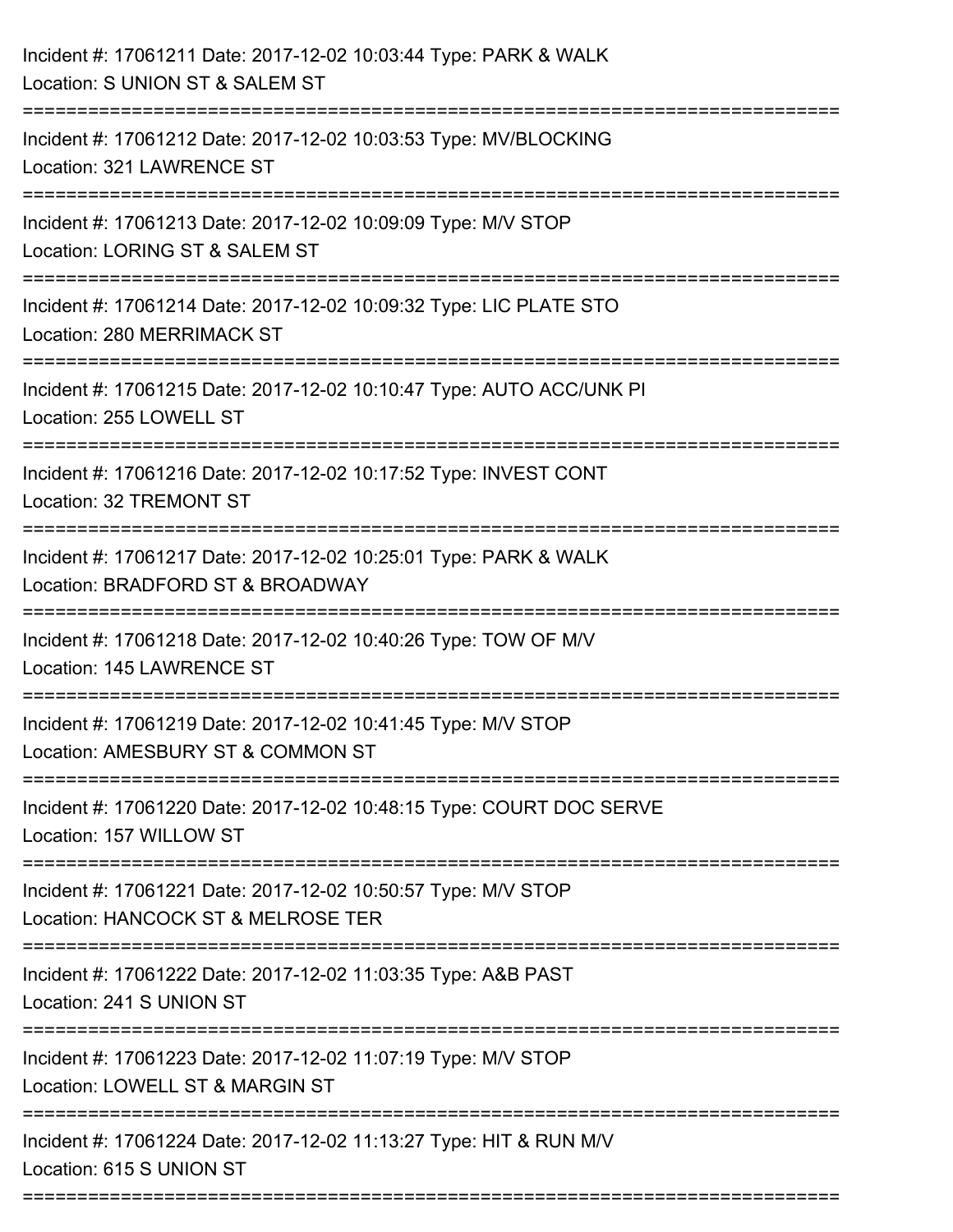| Incident #: 17061225 Date: 2017-12-02 11:20:37 Type: HIT & RUN M/V<br>Location: 161 FOSTER ST                       |
|---------------------------------------------------------------------------------------------------------------------|
| Incident #: 17061226 Date: 2017-12-02 11:26:25 Type: AUTO ACC/NO PI<br>Location: 64 MILTON ST                       |
| Incident #: 17061227 Date: 2017-12-02 11:29:15 Type: SUS PERS/MV<br>Location: BELLEVUE CEMETARY / null              |
| Incident #: 17061228 Date: 2017-12-02 11:35:09 Type: 209A/VIOLATION<br>Location: 68 TRENTON ST                      |
| Incident #: 17061229 Date: 2017-12-02 11:58:04 Type: PARK & WALK<br>Location: BROADWAY & HAVERHILL ST               |
| Incident #: 17061230 Date: 2017-12-02 12:07:12 Type: UNWANTEDGUEST<br>Location: 473 ESSEX ST #24                    |
| Incident #: 17061231 Date: 2017-12-02 12:33:22 Type: MEDIC SUPPORT<br>Location: 12 DORCHESTER ST FL 3               |
| Incident #: 17061232 Date: 2017-12-02 12:41:40 Type: ANIMAL COMPL<br>Location: 25 BURKE ST FL 1                     |
| Incident #: 17061233 Date: 2017-12-02 12:50:56 Type: B&E/PAST<br>Location: 1 MARSTON ST                             |
| Incident #: 17061234 Date: 2017-12-02 12:58:39 Type: MEDIC SUPPORT<br>Location: 33 AVON ST                          |
| Incident #: 17061235 Date: 2017-12-02 13:18:25 Type: AUTO ACC/PI<br>Location: DARTMOUTH ST & HAVERHILL ST           |
| Incident #: 17061236 Date: 2017-12-02 13:25:00 Type: MEDIC SUPPORT<br>Location: JAN CARLOS MARKET / 334 LAWRENCE ST |
| Incident #: 17061237 Date: 2017-12-02 13:25:43 Type: M/V STOP<br>Location: 198 BROADWAY                             |
| Incident #: 17061238 Date: 2017-12-02 13:29:35 Type: SUS PERS/MV<br>Location: 9 WEDGEWOOD RD                        |
|                                                                                                                     |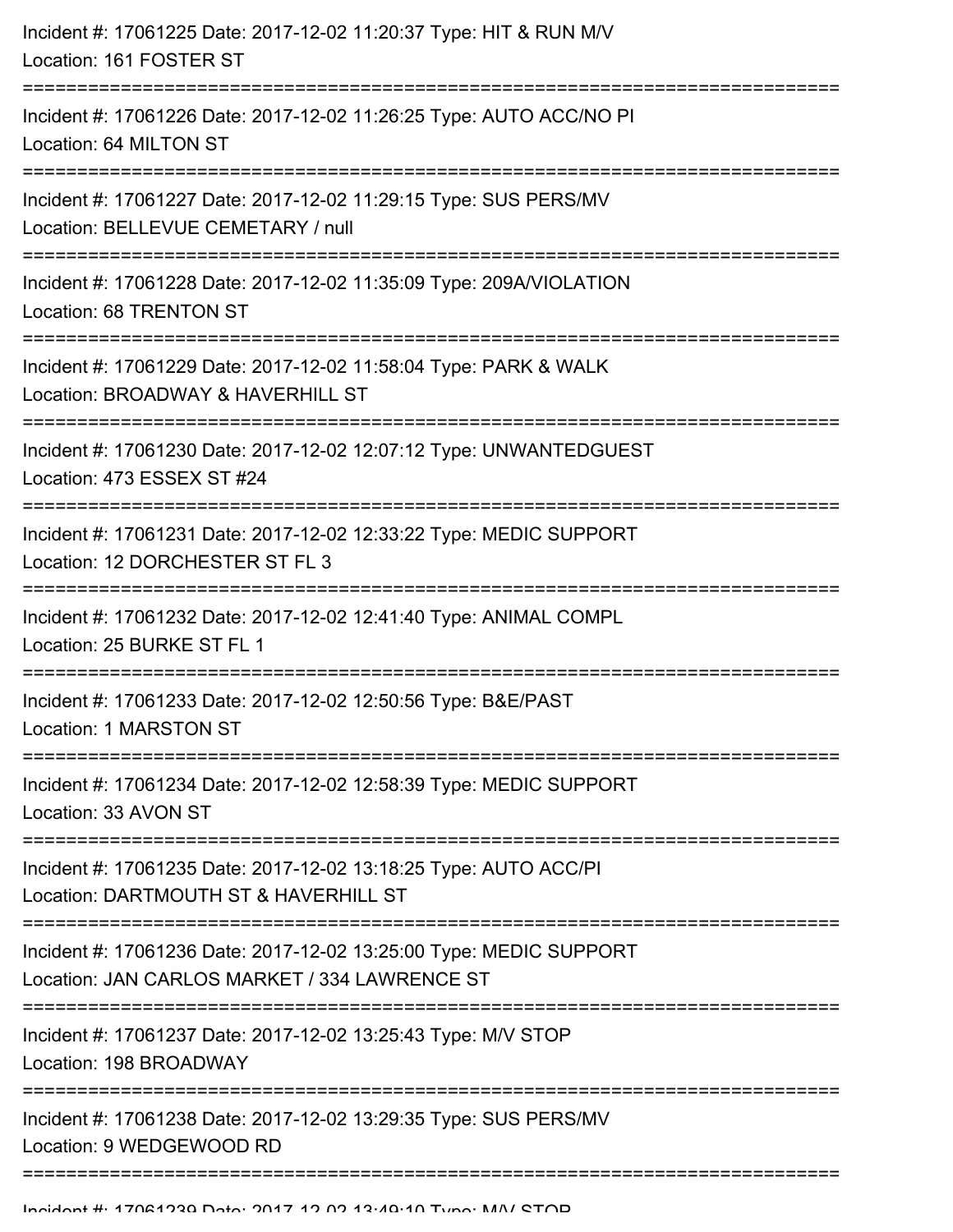| Location: FRANKLIN ST & LOWELL ST                                                                                             |
|-------------------------------------------------------------------------------------------------------------------------------|
| Incident #: 17061240 Date: 2017-12-02 13:59:16 Type: LARCENY/PAST<br>Location: 89 ANDOVER ST<br>============================= |
| Incident #: 17061241 Date: 2017-12-02 14:18:16 Type: DRUG OVERDOSE<br>Location: 9 HOBSON ST #A                                |
| Incident #: 17061242 Date: 2017-12-02 14:32:30 Type: DISORDERLY<br>Location: 2 SARATOGA ST                                    |
| Incident #: 17061243 Date: 2017-12-02 14:35:11 Type: STOL/MV/PAS<br>Location: 49 BLANCHARD ST                                 |
| Incident #: 17061244 Date: 2017-12-02 14:40:20 Type: SUS PERS/MV<br>Location: MYRTLE ST & SARATOGA ST                         |
| Incident #: 17061245 Date: 2017-12-02 14:54:23 Type: M/V STOP<br>Location: ERVING AV & MYRTLE CT                              |
| Incident #: 17061246 Date: 2017-12-02 15:05:21 Type: ALARM/BURG<br>Location: 65 MELVIN ST                                     |
| ------------------------------<br>Incident #: 17061248 Date: 2017-12-02 15:06:08 Type: STOL/MV/PAS<br>Location: 11 BODWELL ST |
| Incident #: 17061247 Date: 2017-12-02 15:06:53 Type: ALARM/BURG<br>Location: 300 ESSEX ST                                     |
| Incident #: 17061249 Date: 2017-12-02 15:12:40 Type: MEDIC SUPPORT<br>Location: 36 CANTON ST                                  |
| Incident #: 17061250 Date: 2017-12-02 15:22:56 Type: ALARM/BURG<br>Location: ESSEX BEAUTY SUPPLY / 449 ESSEX ST               |
| Incident #: 17061251 Date: 2017-12-02 15:25:20 Type: ASSSIT OTHER PD<br>Location: 2 BENNINGTON ST                             |
| Incident #: 17061252 Date: 2017-12-02 15:33:21 Type: DISTURBANCE<br>Location: 158 WATER ST FL 3                               |
| Incident #: 17061253 Date: 2017-12-02 15:36:43 Type: ALARMS                                                                   |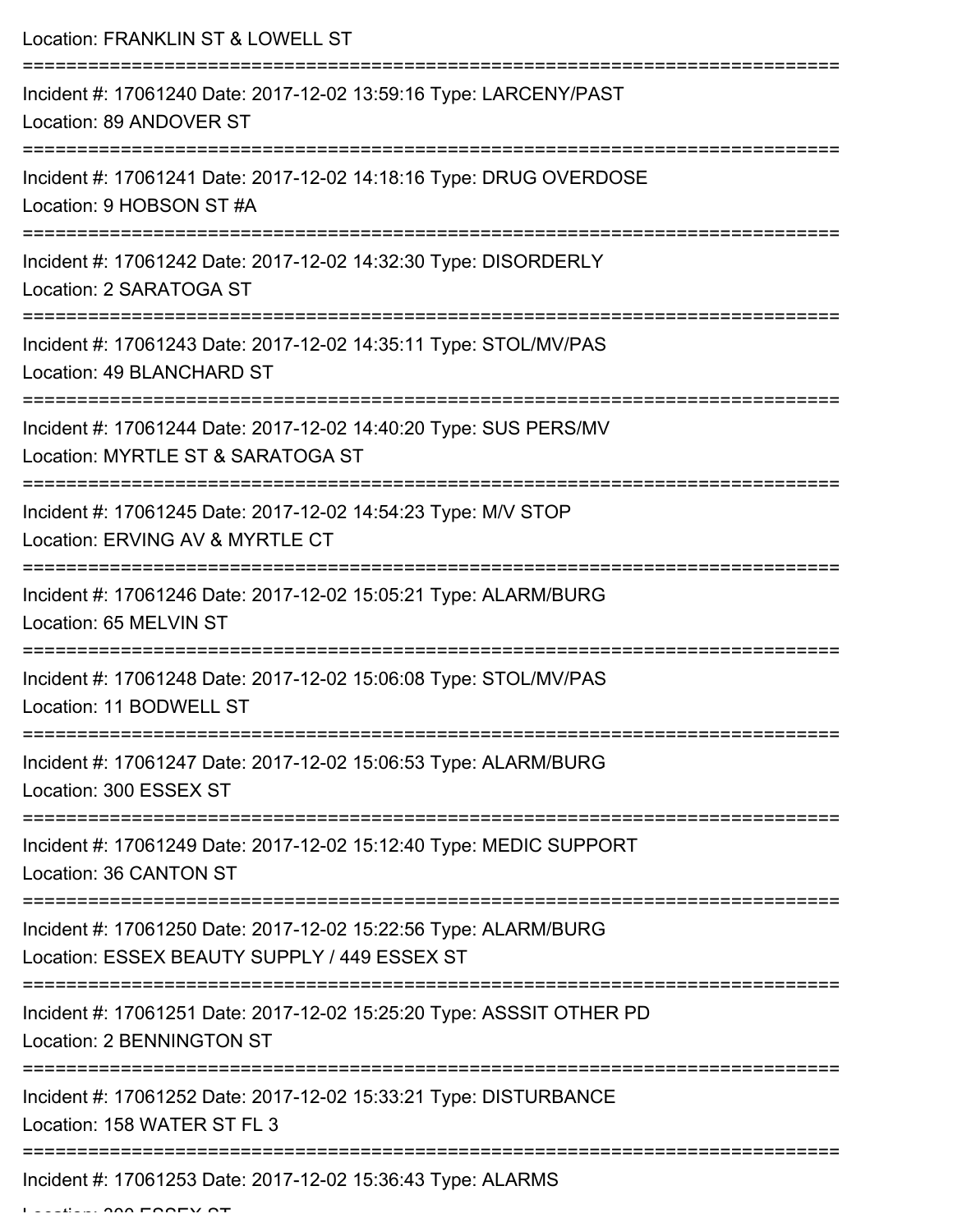| Incident #: 17061254 Date: 2017-12-02 15:41:48 Type: KEEP PEACE<br>Location: LOAN USA / 92 BROADWAY                                                                          |
|------------------------------------------------------------------------------------------------------------------------------------------------------------------------------|
| Incident #: 17061255 Date: 2017-12-02 15:43:29 Type: UNWANTEDGUEST<br>Location: 12 METHUEN FL 2                                                                              |
| Incident #: 17061256 Date: 2017-12-02 15:44:54 Type: M/V STOP<br>Location: 499 ESSEX ST                                                                                      |
| Incident #: 17061257 Date: 2017-12-02 16:02:48 Type: SUS PERS/MV<br>Location: FERRY ST & RIDGE RD                                                                            |
| Incident #: 17061258 Date: 2017-12-02 16:03:42 Type: TOW OF M/V<br>Location: 2 INMAN ST                                                                                      |
| Incident #: 17061259 Date: 2017-12-02 16:24:29 Type: M/V STOP<br>Location: 301 ESSEX ST                                                                                      |
| Incident #: 17061260 Date: 2017-12-02 16:27:55 Type: LOUD NOISE<br>Location: 265 LOWELL ST                                                                                   |
| Incident #: 17061261 Date: 2017-12-02 16:56:36 Type: DOMESTIC/PROG<br>Location: LGH / 1 GENERAL ST                                                                           |
| Incident #: 17061262 Date: 2017-12-02 17:12:04 Type: DISTURBANCE<br>Location: 88 MAPLE ST FL 3                                                                               |
| -------------------------------------<br>=============================<br>Incident #: 17061263 Date: 2017-12-02 17:19:15 Type: M/V STOP<br>Location: CEDAR ST & HAMPSHIRE ST |
| Incident #: 17061264 Date: 2017-12-02 17:27:16 Type: M/V STOP<br>Location: BROADWAY & LOWELL ST                                                                              |
| :===============================<br>Incident #: 17061265 Date: 2017-12-02 17:30:16 Type: M/V STOP<br>Location: BRADFORD ST & BROADWAY                                        |
| Incident #: 17061266 Date: 2017-12-02 17:36:05 Type: LOUD NOISE<br>Location: 14 BERESFORD ST                                                                                 |
| Incident #: 17061267 Date: 2017-12-02 17:36:52 Type: UNWANTEDGUEST<br>Location: BROADWAY & COMMON ST                                                                         |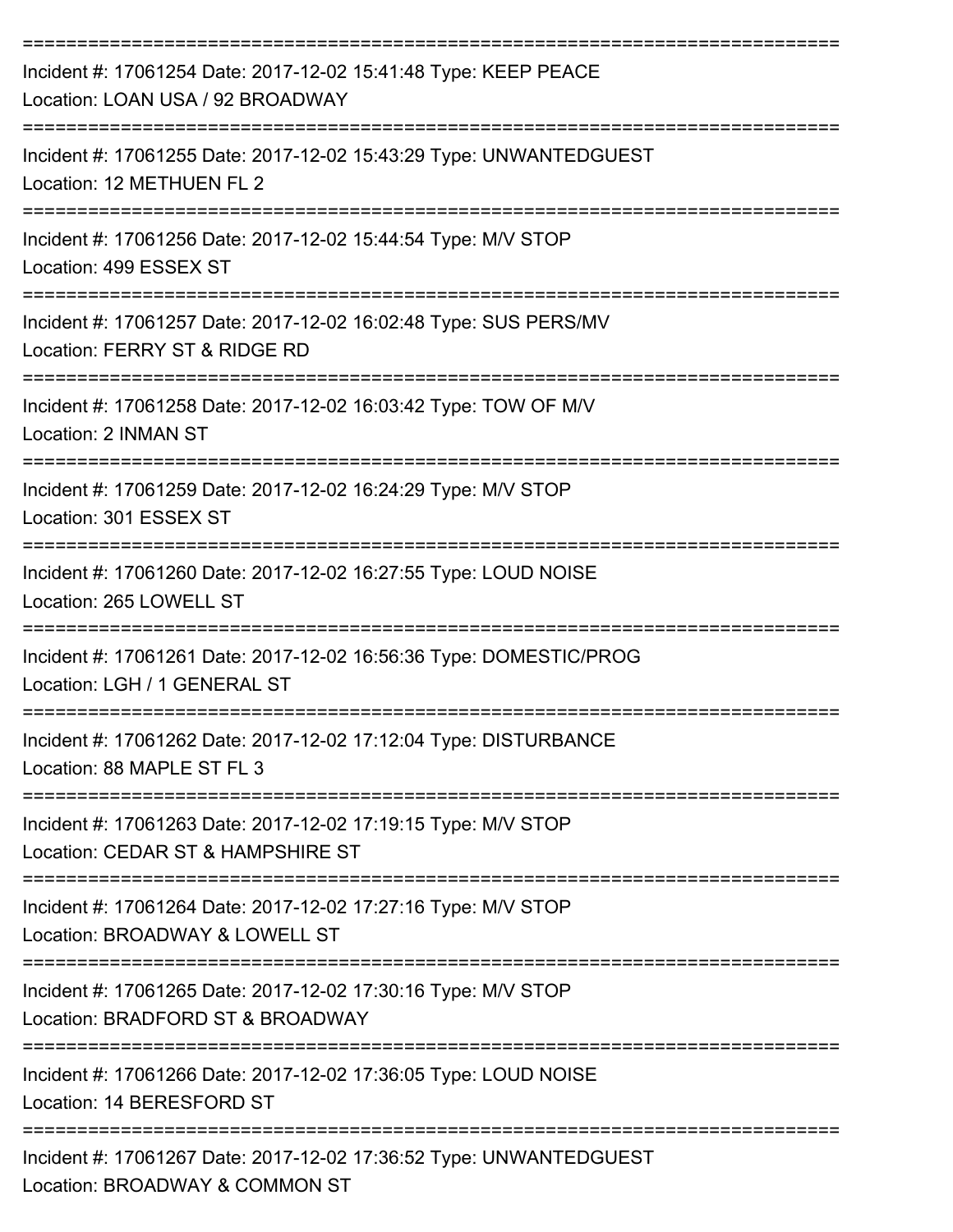| Incident #: 17061268 Date: 2017-12-02 17:47:20 Type: MEDIC SUPPORT<br>Location: MCDONALDS / 50 BROADWAY                                     |
|---------------------------------------------------------------------------------------------------------------------------------------------|
| Incident #: 17061269 Date: 2017-12-02 17:51:14 Type: M/V STOP<br><b>Location: MANN ST</b>                                                   |
| Incident #: 17061270 Date: 2017-12-02 17:55:40 Type: M/V STOP<br>Location: BROADWAY & CROSS ST                                              |
| Incident #: 17061271 Date: 2017-12-02 18:00:24 Type: INVEST CONT<br>Location: 7 WILLIAM ST                                                  |
| Incident #: 17061272 Date: 2017-12-02 18:01:11 Type: MV/BLOCKING<br>Location: CROSBY ST & S BROADWAY                                        |
| Incident #: 17061273 Date: 2017-12-02 18:05:14 Type: HIT & RUN M/V<br>Location: HAVERHILL ST & JACKSON ST<br>=====================          |
| Incident #: 17061274 Date: 2017-12-02 18:07:25 Type: M/V STOP<br>Location: FOSTER ST & SALEM ST                                             |
| Incident #: 17061275 Date: 2017-12-02 18:09:31 Type: M/V STOP<br>Location: AMES ST & YALE ST                                                |
| Incident #: 17061276 Date: 2017-12-02 18:12:36 Type: M/V STOP<br>Location: LAWRENCE ST & OAK ST                                             |
| Incident #: 17061277 Date: 2017-12-02 18:12:41 Type: M/V STOP<br>Location: AMES ST & YALE ST                                                |
| Incident #: 17061278 Date: 2017-12-02 18:14:29 Type: M/V STOP<br>Location: BOXFORD ST & PHILLIPS ST                                         |
| Incident #: 17061279 Date: 2017-12-02 18:19:58 Type: LOUD NOISE<br>Location: 853 ESSEX ST                                                   |
| Incident #: 17061281 Date: 2017-12-02 18:21:20 Type: HIT & RUN M/V<br>Location: HAVERHILL ST & JACKSON ST                                   |
| ---------------------------<br>Incident #: 17061280 Date: 2017-12-02 18:24:11 Type: M/V STOP<br>Location: 190 MAPLE ST<br>:================ |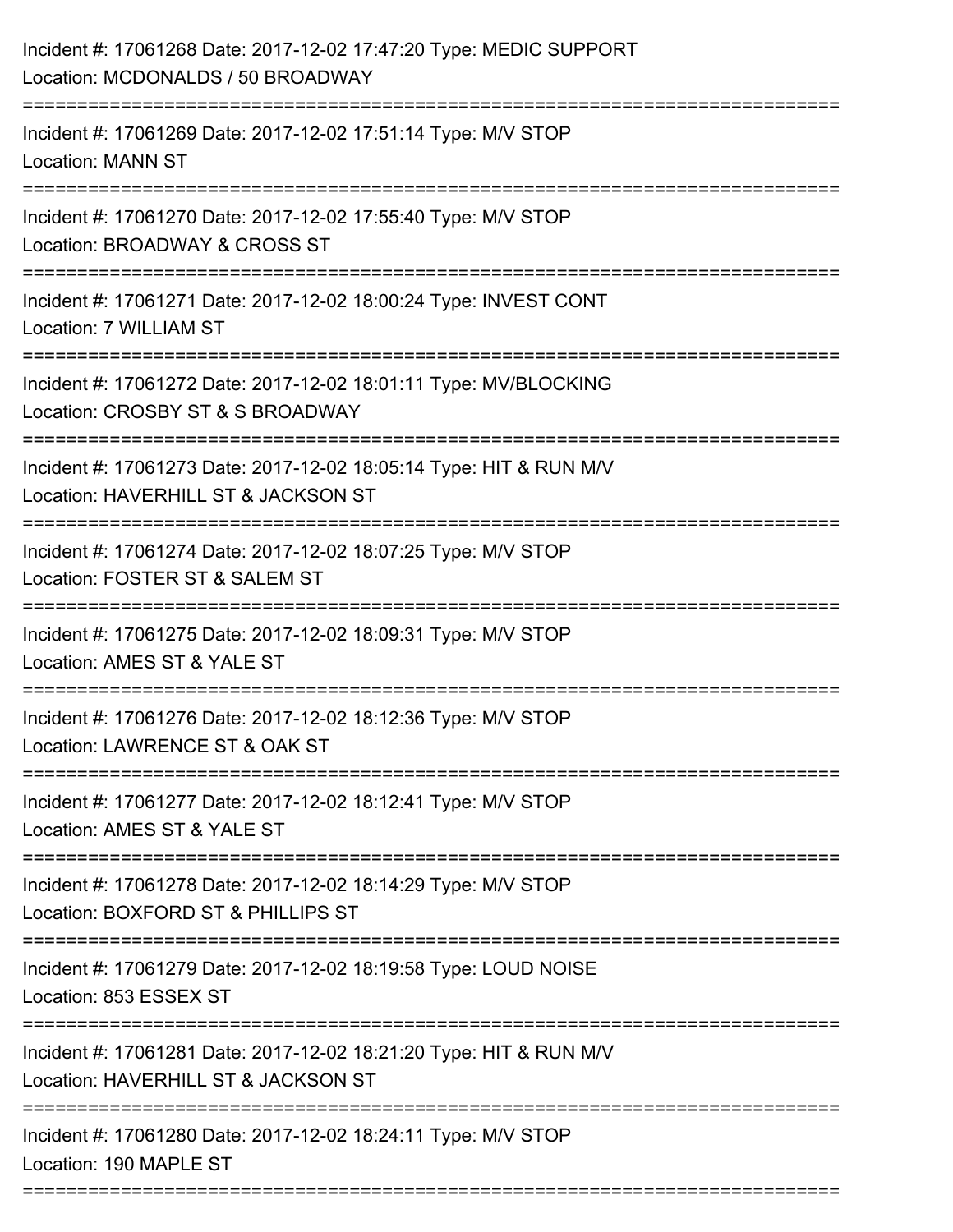Location: ESSEX ST & MILL ST

| Incident #: 17061283 Date: 2017-12-02 18:30:22 Type: MV/BLOCKING<br>Location: 15 CROSS ST             |
|-------------------------------------------------------------------------------------------------------|
| Incident #: 17061284 Date: 2017-12-02 18:36:01 Type: M/V STOP<br>Location: BELLEVUE ST & HAVERHILL ST |
| Incident #: 17061285 Date: 2017-12-02 18:48:36 Type: M/V STOP<br>Location: 31 HOWARD ST               |
| Incident #: 17061286 Date: 2017-12-02 18:49:38 Type: RECOV/STOL/MV<br>Location: 160 BAILEY ST         |
| Incident #: 17061288 Date: 2017-12-02 18:53:19 Type: CK WELL BEING<br>Location: 305 HAMPSHIRE ST      |
| Incident #: 17061287 Date: 2017-12-02 18:54:07 Type: M/V STOP<br>Location: 500 HAVERHILL ST           |
| Incident #: 17061289 Date: 2017-12-02 19:00:56 Type: M/V STOP<br>Location: HAVERHILL ST & MORTON ST   |
| Incident #: 17061290 Date: 2017-12-02 19:04:38 Type: M/V STOP<br>Location: 2 APPLETON ST              |
| Incident #: 17061291 Date: 2017-12-02 19:18:14 Type: M/V STOP<br>Location: METHUEN ST & NEWBURY ST    |
| Incident #: 17061292 Date: 2017-12-02 19:26:57 Type: M/V STOP<br>Location: BROADWAY & COMMON ST       |
| Incident #: 17061293 Date: 2017-12-02 19:36:43 Type: MV/BLOCKING<br>Location: 33 MONMOUTH ST          |
| Incident #: 17061294 Date: 2017-12-02 19:45:34 Type: M/V STOP<br>Location: AMES ST & YALE ST          |
| Incident #: 17061295 Date: 2017-12-02 19:50:52 Type: MAL DAMAGE<br>Location: 15 WINTHROP AV           |
| Incident #: 17061296 Date: 2017-12-02 19:58:48 Type: M/V STOP                                         |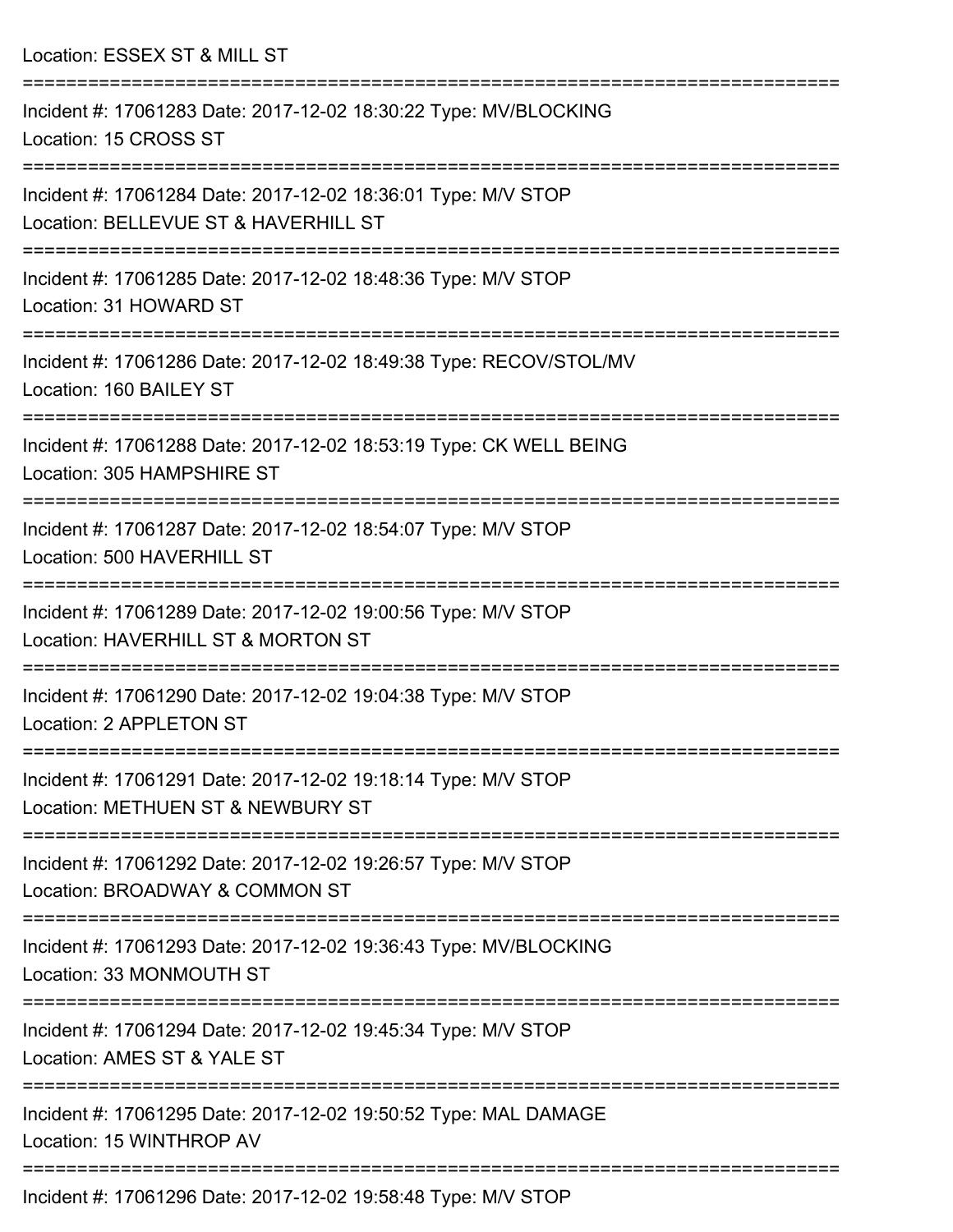Location: METHUEN ST & MILL ST =========================================================================== Incident #: 17061297 Date: 2017-12-02 20:00:41 Type: SUICIDE ATTEMPT Location: 6 INMAN ST #10 =========================================================================== Incident #: 17061298 Date: 2017-12-02 20:07:44 Type: LOUD NOISE Location: 79 BODWELL ST =========================================================================== Incident #: 17061299 Date: 2017-12-02 20:11:02 Type: ALARM/BURG Location: 5 STAR AUTO SERVICES / 85 BAY STATE RD =========================================================================== Incident #: 17061300 Date: 2017-12-02 20:27:32 Type: ALARM/BURG Location: S&B SERVICES / 466 HAVERHILL ST =========================================================================== Incident #: 17061301 Date: 2017-12-02 20:29:58 Type: M/V STOP Location: CROSBY ST & S BROADWAY =========================================================================== Incident #: 17061302 Date: 2017-12-02 20:44:27 Type: M/V STOP Location: HAVERHILL ST & JACKSON ST =========================================================================== Incident #: 17061303 Date: 2017-12-02 20:58:52 Type: NOISE ORD Location: 245 ERVING AV FL 1 =========================================================================== Incident #: 17061304 Date: 2017-12-02 21:05:33 Type: SUS PERS/MV Location: LAWRENCE ST =========================================================================== Incident #: 17061305 Date: 2017-12-02 21:09:24 Type: SUS PERS/MV Location: BROADWAY LIQUORS / 434 BROADWAY =========================================================================== Incident #: 17061306 Date: 2017-12-02 21:20:05 Type: MV/BLOCKING Location: 229 WALNUT ST =========================================================================== Incident #: 17061307 Date: 2017-12-02 21:39:30 Type: TOW OF M/V Location: 153 BEACON AV =========================================================================== Incident #: 17061308 Date: 2017-12-02 21:45:31 Type: M/V STOP Location: HANCOCK ST & MELROSE TER =========================================================================== Incident #: 17061309 Date: 2017-12-02 21:49:06 Type: SUS PERS/MV Location: WALGREENS / 220 S BROADWAY =========================================================================== Incident #: 17061310 Date: 2017-12-02 21:56:17 Type: AUTO ACC/PI

Location: BROADWAY & LOWELL ST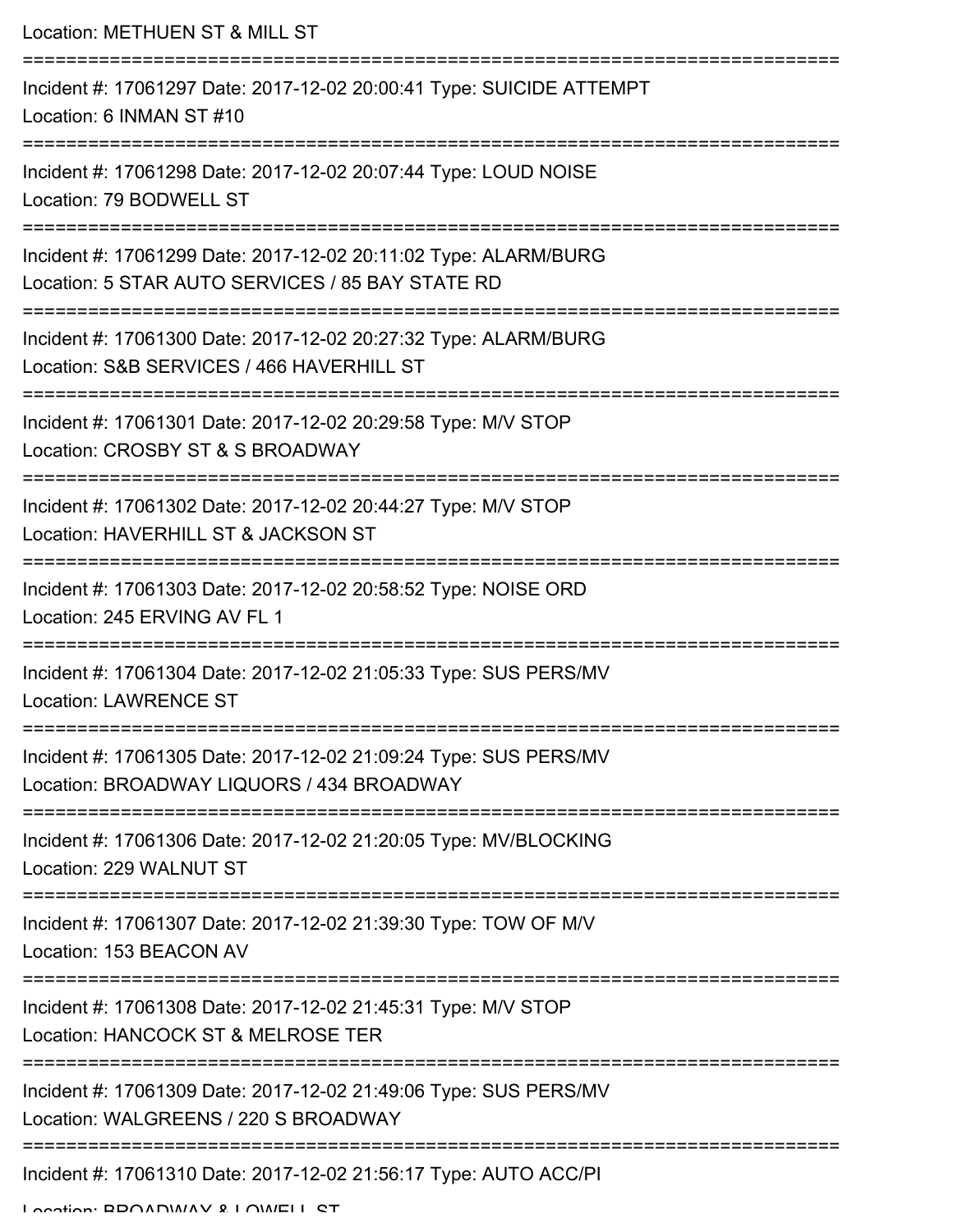| Incident #: 17061311 Date: 2017-12-02 21:57:20 Type: AUTO ACC/UNK PI<br>Location: BROADWAY & LOWELL ST                            |
|-----------------------------------------------------------------------------------------------------------------------------------|
| Incident #: 17061312 Date: 2017-12-02 22:12:54 Type: UNKNOWN PROB<br>Location: MARKET ST & S UNION ST                             |
| Incident #: 17061313 Date: 2017-12-02 22:16:29 Type: M/V STOP<br>Location: BRADFORD ST & HAMPSHIRE ST<br>=======================  |
| Incident #: 17061314 Date: 2017-12-02 22:29:57 Type: DISTURBANCE<br>Location: 323 WATER ST                                        |
| Incident #: 17061315 Date: 2017-12-02 22:34:38 Type: SUS PERS/MV<br>Location: AUTO ZONE / 380 BROADWAY                            |
| Incident #: 17061316 Date: 2017-12-02 22:55:43 Type: M/V STOP<br>Location: 250 CANAL ST                                           |
| Incident #: 17061317 Date: 2017-12-02 23:05:07 Type: M/V STOP<br>Location: 291 ESSEX ST                                           |
| Incident #: 17061319 Date: 2017-12-02 23:10:18 Type: ALARM/BURG<br>Location: RIVERPOINT AT DENROCK CLUB HOUSE / 1 RIVER POINTE WY |
| Incident #: 17061318 Date: 2017-12-02 23:10:27 Type: M/V STOP<br>Location: ESSEX ST & JACKSON ST                                  |
| Incident #: 17061320 Date: 2017-12-02 23:14:07 Type: MEDIC SUPPORT<br>Location: 360 BROADWAY                                      |
| Incident #: 17061321 Date: 2017-12-02 23:32:38 Type: MV/BLOCKING<br>Location: 166 ESSEX ST                                        |
| Incident #: 17061322 Date: 2017-12-02 23:54:09 Type: TOW OF M/V<br>Location: 30 MYRTLE CT                                         |
| Incident #: 17061323 Date: 2017-12-02 23:54:17 Type: FIGHT<br>Location: 30 ORCHARD ST                                             |
|                                                                                                                                   |